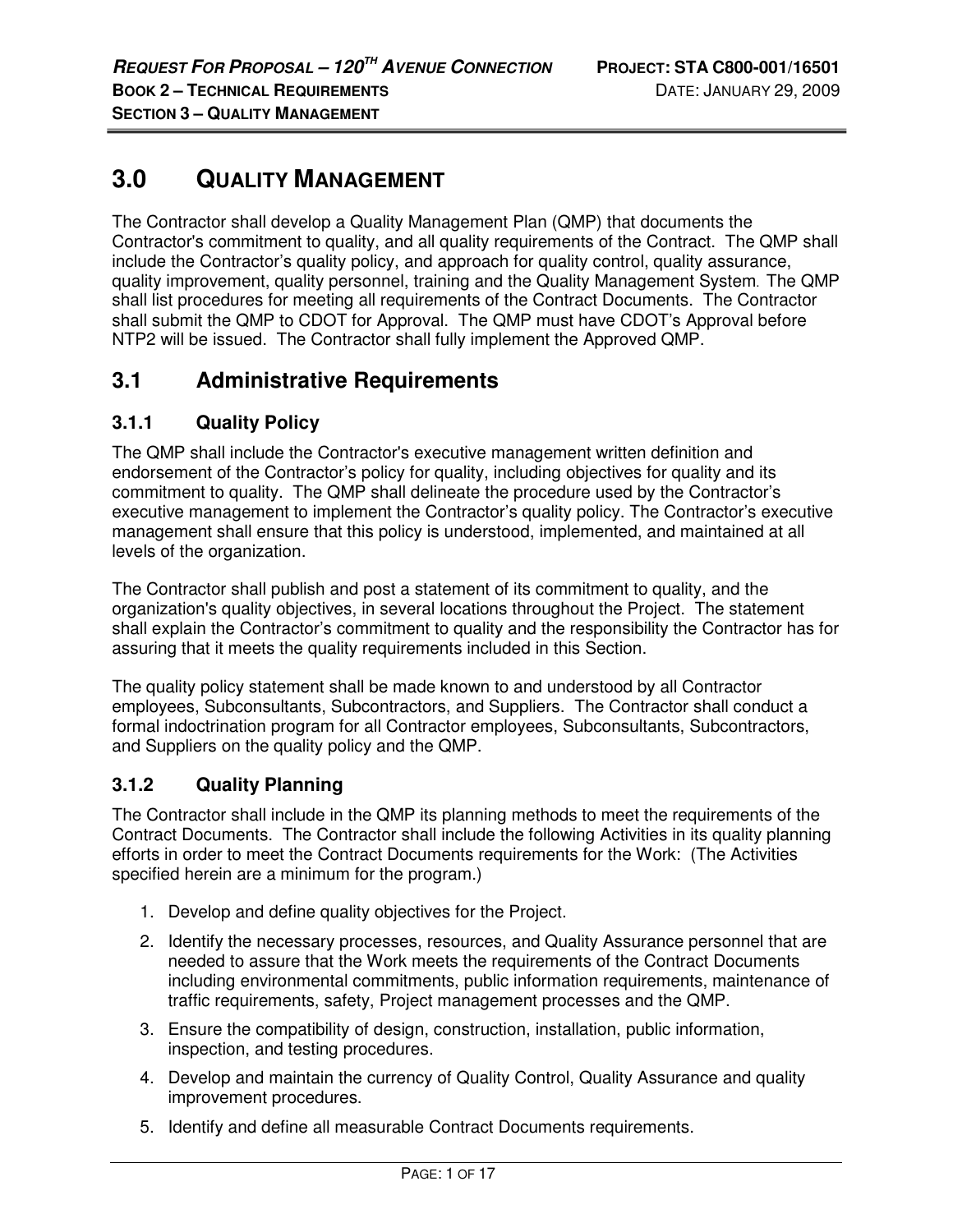- 6. Identify construction Quality Assurance hold points for Contractor Quality Assurance testing and inspection and to allow CDOT the opportunity to perform its Verification responsibilities.
- 7. Identify, define, and implement standards of workmanship for all applicable Work features (e.g. concrete finishing)
- 8. Identify, define, prepare, and maintain quality records and quality plans.
- 9. Develop a procedure for preparation, control, Approval, and distribution of the QMP.
- 10. Develop a procedure for Quality Assurance auditing to ensure the Contractor, sub contractors and material suppliers understand and are effectively implementing the QMP.
- 11. Develop a procedure for corrective and preventative actions regarding quality compliance.
- 12. Develop a procedure and ensure the Contractor's executive management reviews the QMP.

### **3.1.3 Quality Control**

The Contractor shall be responsible to establish, document, and implement, a Quality Control program. The Quality Control program shall be described in the QMP and include all procedures necessary for the Contractor to control the quality of its production processes to produce products that meet the requirements of the Contract Documents. The Contractor shall develop a testing and inspection schedule to control the production processes.

Construction quality control activities shall utilize statistical analyses of material test results including mean, variance, range, and running averages. The results of these activities shall be used by the Contractor to set up control charts to monitor and track variations in materials over time. The control charts and the analytical results on which they are based shall be provided to CDOT as requested.

Tests or inspections performed by production or Quality Control personnel as part of the Quality Control process shall not be used to satisfy the Quality Assurance requirements.

### **3.1.4 Quality Assurance**

The Contractor shall be responsible to establish, document and implement a Quality Assurance program. The Contractor shall include in the QMP the methods and procedures by which the Work will be certified by the Contractor as complying with the requirements of the Contract Documents.

Quality Assurance personnel shall not be involved in any Quality Control Activities and shall be separate from Quality Control personnel.

The Contractor shall identify in the QMP all necessary resources and personnel to perform all Quality Assurance Activities required to ensure all Work meets the requirements of the Contract Documents. The QMP shall identify the construction Quality Assurance hold points for Contractor Quality Assurance testing and inspection and shall describe how the Contractor will notify CDOT so that it may have the opportunity to perform its Verification responsibilities.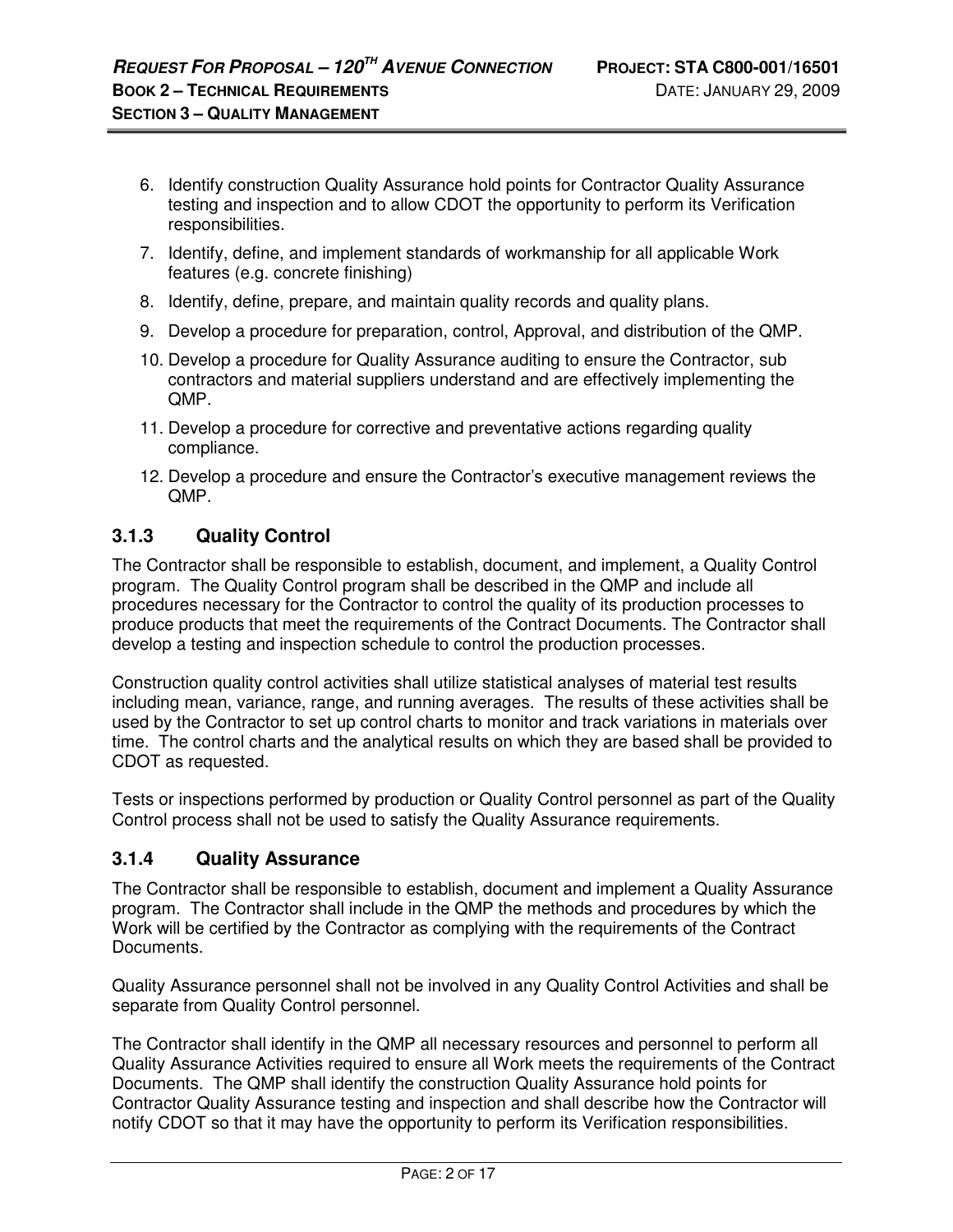### **3.1.5 Quality Improvement**

The Contractor shall be responsible to establish, document, and implement a quality improvement program. The Contractor shall include in the QMP the methods for identifying, analyzing, evaluating, and implementing solutions to continuously improve quality. The QMP shall establish and maintain specific procedures to ensure a successful quality improvement program.

The QMP shall establish and maintain documented procedures for planning and implementing Contractor quality audits to measure the effectiveness of the Quality Management Plan and identify quality improvement opportunities. The Contractor shall schedule and perform internal quality audits on the basis of the status and importance of the Activity to be audited.

Personnel that are assigned to audit Work Activities shall not have direct quality responsibilities for the respective Activities they audit. The results of the audits shall be recorded and reviewed with the personnel having responsibility in the area audited not later than three Working Days following completion of the audit.

The Contractor's Project management personnel shall timely implement the necessary corrective actions to improve any deficiencies found during the audit. The Contractor's followup Activities shall ensure the implementation and effectiveness of the corrective action taken. Corrective actions shall identify the root causes of deficiencies and be developed, implemented, and tracked to prevent the recurrence of future deficiencies. Corrective actions shall be monitored through review of documents, surveillance, or follow-up audits. Records of corrective actions shall be kept together with the respective audit records, and submitted to CDOT upon request.

The Contractor shall consider CDOT's auditing efforts and the overall goals of the Project to determine where Contractor quality improvement audits shall be performed.

### **3.1.6 Quality Personnel**

The Contractor's executive management shall have overall responsibility for success of the quality program, and shall ensure that responsibilities and authority are defined and communicated within their organization.

The Contractor shall identify a Quality Manager for all Design activities and a Quality Manager for all Construction activities. The Quality Manager shall be responsible for all Quality Control and Quality Assurance activities. The Contractor's Quality Manager shall develop and document procedures, instructions, and process controls to ensure the Work being produced by the Contractor meets the requirements of the Contract Documents. The Contractor's Quality Manager shall review and approve the QMP prior to submittal to CDOT. The Contractor's Quality Manager shall be responsible for assuring, certifying and providing documented evidence that the Work meets the requirements of the Contract Documents. At a minimum, the Quality Manager shall report the status of the Project's quality monthly to CDOT.

All construction Quality Assurance testing personnel and Quality Control testing personnel performing concrete and hot bituminous pavement process control tests shall meet the standards established in Section CP-10 of the CDOT Field Materials Manual.

The Contractor shall ensure that personnel performing Work shall have the education, training, skills, and experience in order to meet the requirements of the Contract Documents. The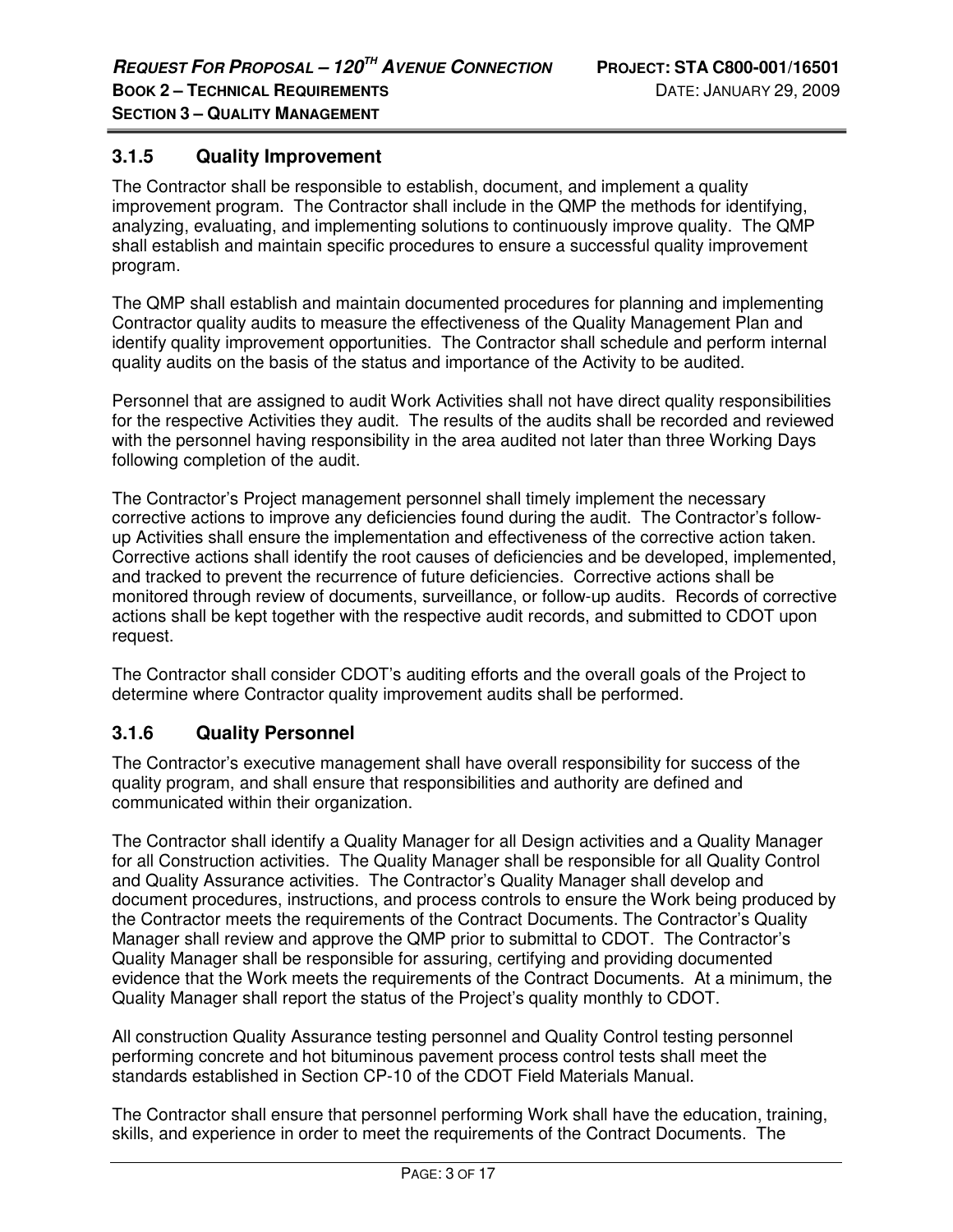Contractor shall maintain appropriate personnel records that may be examined by CDOT upon request.

### **3.1.7 Training**

The Contractor shall establish and maintain documented procedures for identifying training needs and requirements and shall provide training of all personnel performing Activities affecting quality. Personnel performing specific assigned tasks affecting quality shall be trained in the specific plans, processes, and procedures as assigned in the QMP; (e.g., Inspection and Test Plan, Contractor auditing procedures, etc.).

The Contractor shall provide training to all personnel that may interface with CDOT's oversight efforts (audit process) to ensure that they understand their roles and responsibilities for cooperating and responding to audits.

## **3.2 Quality Management Plan Requirements**

The QMP shall state the Contractor's commitment to quality and provide a clear definition of the scope of Activities, and detail the methods to ensure the Work meets the requirements of the Contract Documents.

The QMP shall list all deliverables to CDOT as required by the Contract Documents and this Section.

### **3.2.1 Contractor Responsibility to Respond to Nonconforming Work Notices**

The Contractor shall respond in writing to CDOT for Nonconformance Reports (NCRs) identified by importance level 1 or level 2. The Contractor's response shall identify how it proposes to remedy the Work identified as nonconforming, and the date by which the remedy shall be completed. The Contractor shall describe in the QMP its approach and methodology for resolving and responding to CDOT's NCRs.

### **3.2.2 Responsibility and Authority**

The Contractor shall include in the QMP an organizational chart that illustrates a commitment to an effective quality program to ensure all Work meets the requirements of the Contract Documents. The QMP shall describe the hierarchy of the Contractor's organization. The QMP shall graphically depict the principle quality participants, showing lines of responsibility, authority, communication, and interfaces with CDOT, other involved agencies and any other team members having a significant quality role, including Subconsultants, Subcontractors, and Suppliers. The Quality Manager and Quality Assurance staff shall be shown on the organization chart to report to the Contractor's executive management and be independent of the Contractor's Project Manager. The organizational charts shall be updated and distributed to CDOT when any changes to the organization are made.

The QMP shall describe the roles and responsibilities of the Quality Manager, and Quality Control and Quality Assurance staff, and other key personnel, and their authority to implement quality improvements for the Project.

The Quality Manager and Quality Assurance staff shall have no responsibilities in the production of the Work. The Contractor's Quality Manager, and all Quality Control and Quality Assurance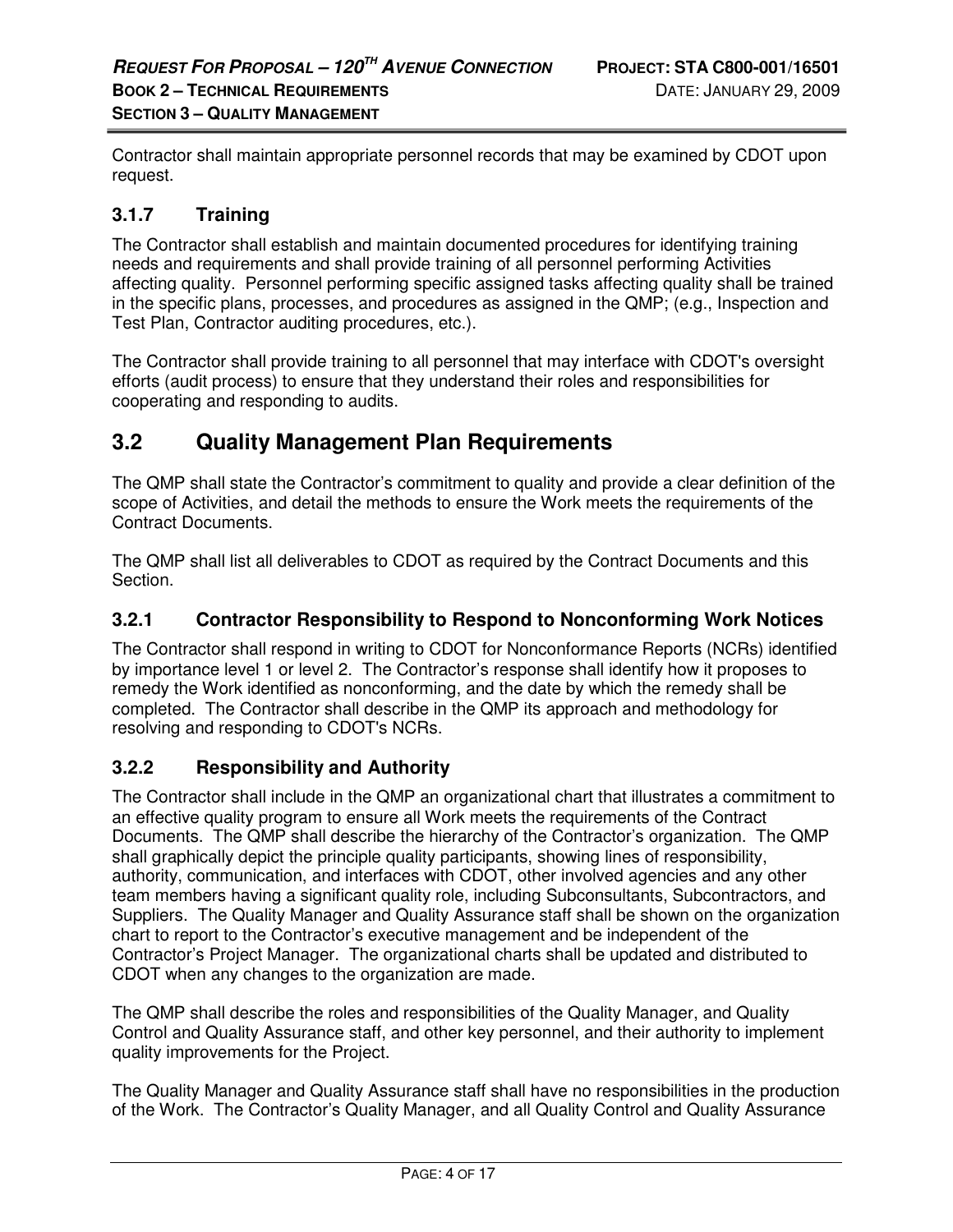staff shall have the authority to stop Work that does not comply with requirements of the Contract Documents.

The responsibilities of all personnel who manage, perform, and ensure the quality of the Work include:

- 1. Initiate action to prevent the occurrence of Nonconforming Work.
- 2. Identify, evaluate, and document quality problems.
- 3. Recommend or initiate quality improvement solutions through established organizational channels.
- 4. Ensure the implementation of quality improvement solutions.
- 5. When Nonconforming Work is identified, stop incorporating Nonconforming Work into the Project until the deficiency is corrected.

The Contractor's Quality Manager shall have the following responsibilities defined in the QMP:

- 1. Facilitate compliance of Work with the requirements of the Contract Documents and the Approved QMP.
- 2. Approve Contractor quality processes and procedures.
- 3. Provide adequate resources, and trained personnel for Quality Control and Quality Assurance Activities.
- 4. Ensure the adequacy and enforcement of quality procedures, processes, inspections, and tests, for all Work.
- 5. Establish and implement procedures to control and ensure the Work performed by Subconsultants, Subcontractors and Suppliers meet the requirements of the Contract Documents.
- 6. Ensure the QMP is being implemented, and report in writing regularly to the Contractor's executive management regarding the status of the implementation of the QMP.
- 7. Ensure that quality records are properly prepared, completed, maintained, and delivered to CDOT, as required by the Contract Documents, to provide evidence of quality Activities performed and quality results achieved.
- 8. Ensure that Quality Assurance staff is independent of the Contractor's Project Manager, and regularly reports to the Contractor's executive management.
- 9. Continually promote awareness of the requirements of the Contract Documents throughout the Contractor's entire project organization.

## **3.3 Quality Assurance**

The Contractor shall be responsible to establish, document, and implement a Quality Assurance program. The Contractor shall include in the QMP the methods and procedures by which the Work will be certified by the Contractor as complying with the requirements of the Contract Documents.

The QMP shall establish procedures for procuring services. The procedure shall include a review and approval process by the Contractor's organization for adequacy of specified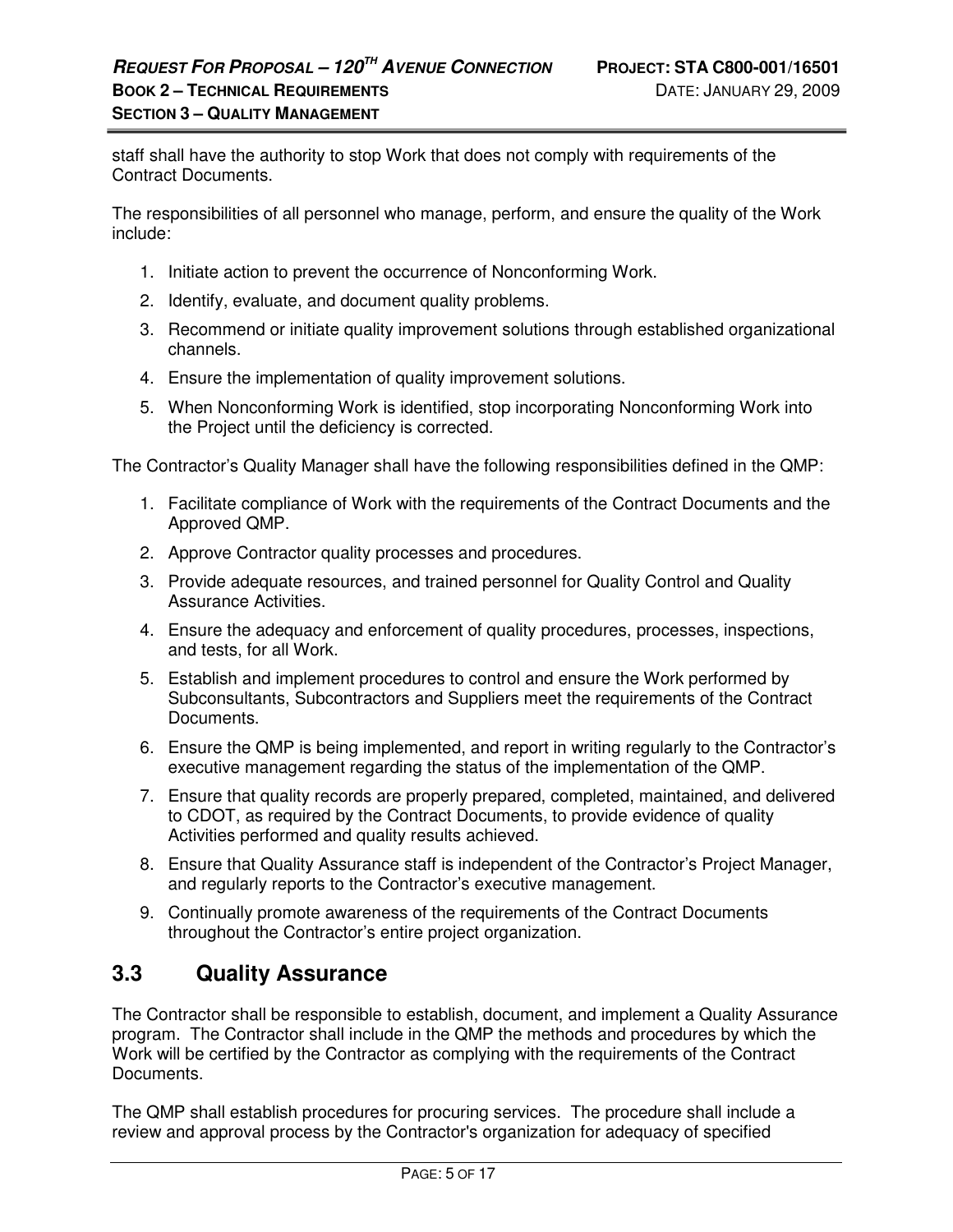technical requirements and the adherence to quality requirements. Procurement documents shall contain data clearly describing the service needed. The proposal documents shall describe how Subcontractors and Subconsultants are evaluated prior to award.

The QMP shall describe the measures to be taken to ensure that Subcontractors and Subconsultants meet, implement, document, and maintain the Quality System requirements.

The selection of Subcontractors and the type and extent of control exercised by the Contractor shall be dependent upon the type of product or service and, where appropriate, on records of Subcontractors' and Subconsultants' previously demonstrated capability and performance.

### **3.3.1 Design Quality Assurance**

The QMP shall include procedures that address all elements of design including architectural, civil, structural, geotechnical, survey, hydraulic, environmental, traffic, safety, and temporary work. The Contractor shall identify in the QMP all applicable computer programs to develop and check designs.

The QMP shall describe how the design team schedules the design efforts, including task force meetings, design reviews, constructability reviews, design meetings, independent design checks, and a schedule for Release for Construction Documents and As-Built Documents.

The Contractor shall identify in the QMP design input requirements. The Contractor shall perform on-going audits of the design input requirements. The Contractor shall maintain an accessible, centrally controlled design manual, database, or list that contains all relevant design inputs to be used by design personnel for the Project. The Contractor shall provide a process in the QMP to ensure that the design inputs are communicated to, and accessible by, the relevant designers responsible for incorporating design inputs into the design. The Contractor shall include in the QMP how changes to design inputs are identified, reviewed, and approved by authorized personnel prior to their implementation. The QMP shall also include:

- 1. Procedures to control and independently ensure that the design meets the requirements of the Contract Documents, including provisions for Subconsultant's designs and configuration management Activities.
- 2. Procedures to identify and track Design Document deliverables .
- 3. Procedures for approval of Released for Construction Documents .
- 4. Procedures for approval, tracking and recording Revisions to Release for Construction Documents.

The Contractor's design Quality Assurance program shall include:

1. Basic Configuration confirmation: The Contractor shall prepare a Field Inspection Review (FIR) level plan showing how the Contractor's design meets the Basic Configuration requirements and submit to CDOT for Approval. The FIR level plan packages shall include a cover sheet, typical sections, plan and profile for mainline and ramps, bridge and major drainage structure general layouts, master drainage plan, preliminary wall layouts and roadway cross sections at 50 foot intervals. Six bound FIR plan sets shall be submitted to CDOT for Approval. The Contractor shall perform periodic internal audits throughout design development and construction of the Project to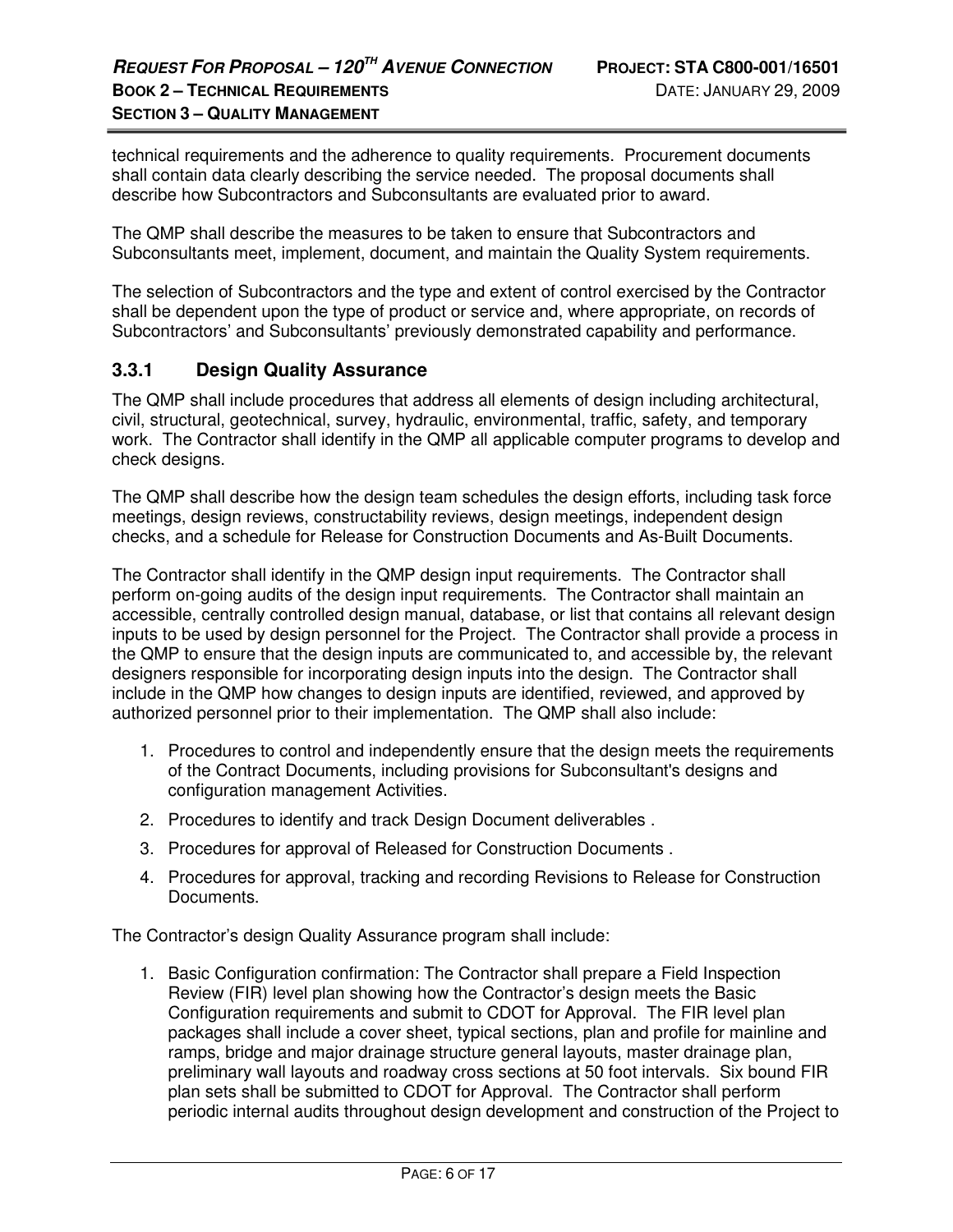ensure compatibility with the FIR Plans. A structural concept report (Book 2, Section 15.2.7.2) shall be submitted at least two weeks prior to FIR level plans.

- 2. Task Force Meetings: The Contractor shall conduct weekly task force meetings to coordinate the design development within the Contractor's organizations and with CDOT and other affected agencies. As a minimum, the Contractor shall prepare an agenda and conduct each meeting to discuss the status of the design, coordinate the design development between design disciplines, discuss constructability issues and identify any questions associated with design requirements. The Contractor shall take meeting minutes for all task force meetings and provide draft minutes to CDOT four Working Days after each meeting.
- 3. Design Progress Review Meetings: The Contractor shall hold design progress review meetings at certain stages of the design development process (e.g. 15-30-60% packages) and invite CDOT to attend. The design progress meetings shall be scheduled, conducted, and documented by the Contractor. The meetings minutes shall be taken by the Contractor and submitted to CDOT within five Working Days after each meeting.
- 4. Released for Construction Documents and Revisions to Released for Construction Documents: These Documents allow the Contractor to initiate construction in advance. The Documents shall include a Materials Testing and Inspection Plan (MTIP). This plan will give testing quantities and frequencies, and Quality Assurance inspection hold points to confirm minimum QMP requirements have been met. The Contractor's Quality Manager shall these Documents prior to release for construction. One copy of the Documents shall be submitted to CDOT or made available to CDOT electronically prior to the Contractor beginning construction. The Contractor's Quality Assurance process for the Documents shall be thoroughly documented in the Contractor's QMP.

Prior to release of Release for Construction plans for structure construction, the following items shall be required:

- A. The independent design check shall have been completed and the original final structural design calculations shall be revised and corrected based on comments from the independent design check for the structural element to be constructed.
- B. The Rating Package as defined in the CDOT Rating Manual shall be completed prior to release of the superstructure construction drawings.
- 5. As-Built Documents: As-Built Documents shall be stamped by the Engineer and submitted to CDOT for Acceptance. CDOT may audit As-Built Documents to ensure completeness and compliance with the requirements of the Contract Documents. CDOT shall not Accept As-Built Documents until the Contractor has addressed, resolved, and incorporated, to the satisfaction of CDOT, any prior Contractor or CDOT Acceptance review comments. The Contractor shall ensure and provide documentation to CDOT that all review comments have been addressed. The As-Built Documents submittal shall include:
	- A. All plans reflecting Release for Construction Documents or Revisions to Release for Construction Documents.
	- B. Design calculations.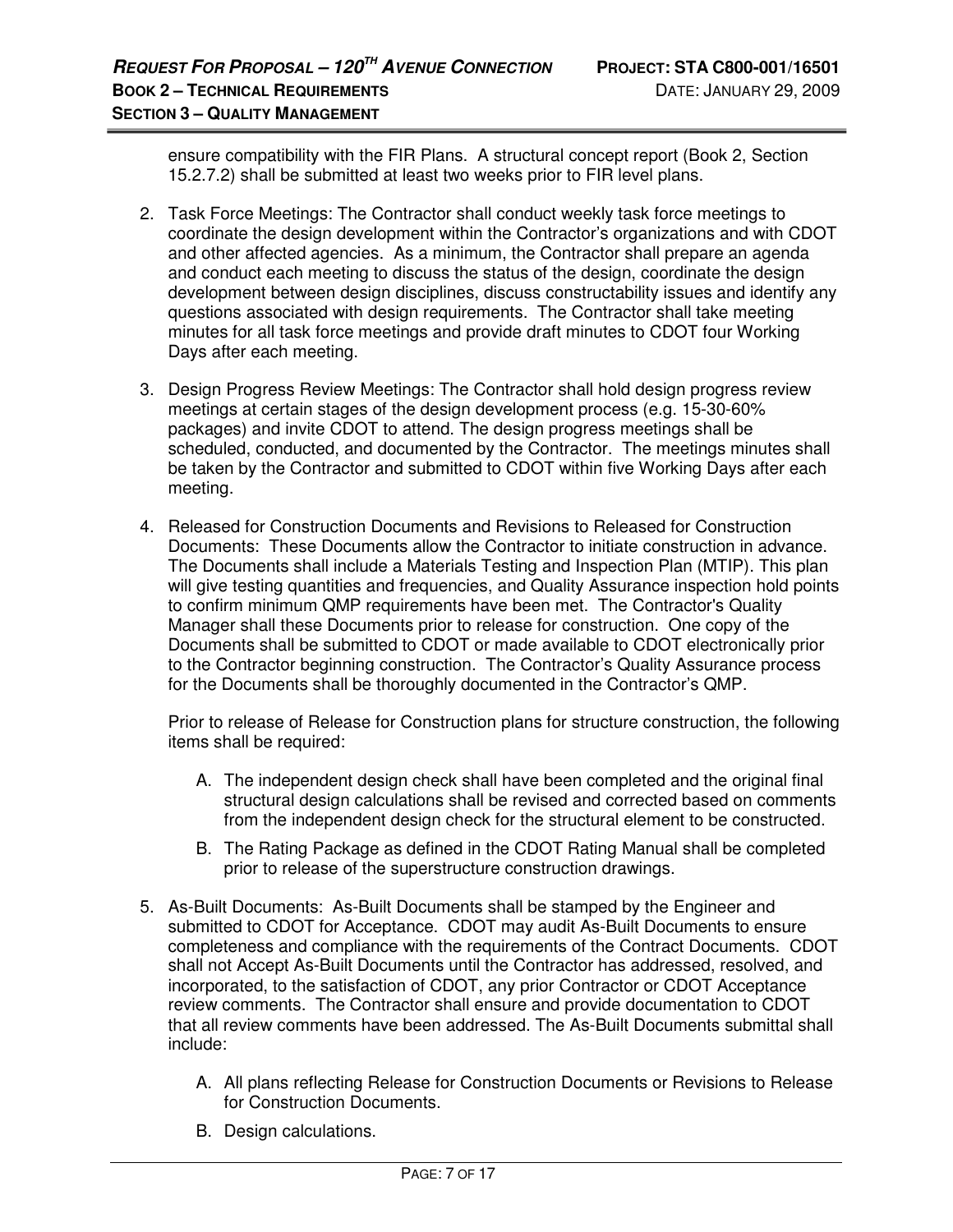- C. Design reports.
- D. Specifications.
- E. Electronic CADD files as specified elsewhere in the Contract Documents

The Contractor shall include in the QMP a process for a Licensed Engineer in responsible charge for the design to prepare, review, and approve all changes, including field design changes, Release for Construction Documents and As-Built Documents. The Contractor shall maintain a master list of approved design changes. The QMP shall include a process to communicate design changes to the construction site on a timely basis consistent with the progress of construction Activities.

### **3.3.2 Construction Quality Assurance**

The Contractor shall implement, maintain and utilize an electronic Quality Management System (QMS) to input and document Quality Assurance testing for Materials generated and produced for the Project and Quality Assurance inspections of the Work. CDOT shall have access to, and use of the QMS to determining compliance with Contract requirements. The Contractor shall submit the QMS to the CDOT Project Director for Approval within 60 days of NTP – 1 issuance.

The QMS shall be a collection and reporting system that seamlessly integrates QA / QC inspection and testing data, and shall be customizable to generate reports without the need to re-enter data. The QMS shall also have the capability for the Contractor's reviewer to approve a report via an electronic signature.

The QMS shall collect and store all of the Contractor Quality Assurance tests and CDOT Verification tests including Contractor and CDOT laboratory tests. The QMS software shall be capable of displaying and printing both detailed and summarized information for all tests. The QMS shall be capable of performing statistical analysis to ensure that the compared materials come from the same family of materials and meet the requirements of the Contract Documents. All of the stored data shall be made available for review via the Internet. Any required interface for internet access to the Contractor's QMS data shall be the responsibility of the Contractor.

The Contractor shall provide initial training in the use of the QMS to contract staff and CDOT project staff.

As a minimum, the Contractor's construction Quality Assurance program shall include the elements defined below:

- 1. Certification: The Contactor shall include in the QMP a process to certify to CDOT that the Work produced meets the requirements of the Contract Documents.
- 2. Inspection: The Contractor shall include in the QMP, and submit to CDOT for Approval, an Inspection and Test Plan that shall include detailed inspection procedures to be used in cases where inspections are to serve as the basis for verifying compliance with the requirements of the Contract Documents. The Contractor shall use the Quality Management System (QMS) for recording Quality Assurance inspections or the inspection requirements included in the Frequency Guide Schedule for Minimum Materials Sampling and Testing, and Inspection requirements identified under the column titled " Project Verification Sampling & Testing Frequency" as applicable. The Contractor shall conduct each inspection in accordance with the Approved inspection procedures. No inspection shall be performed prior to obtaining CDOT Approval of the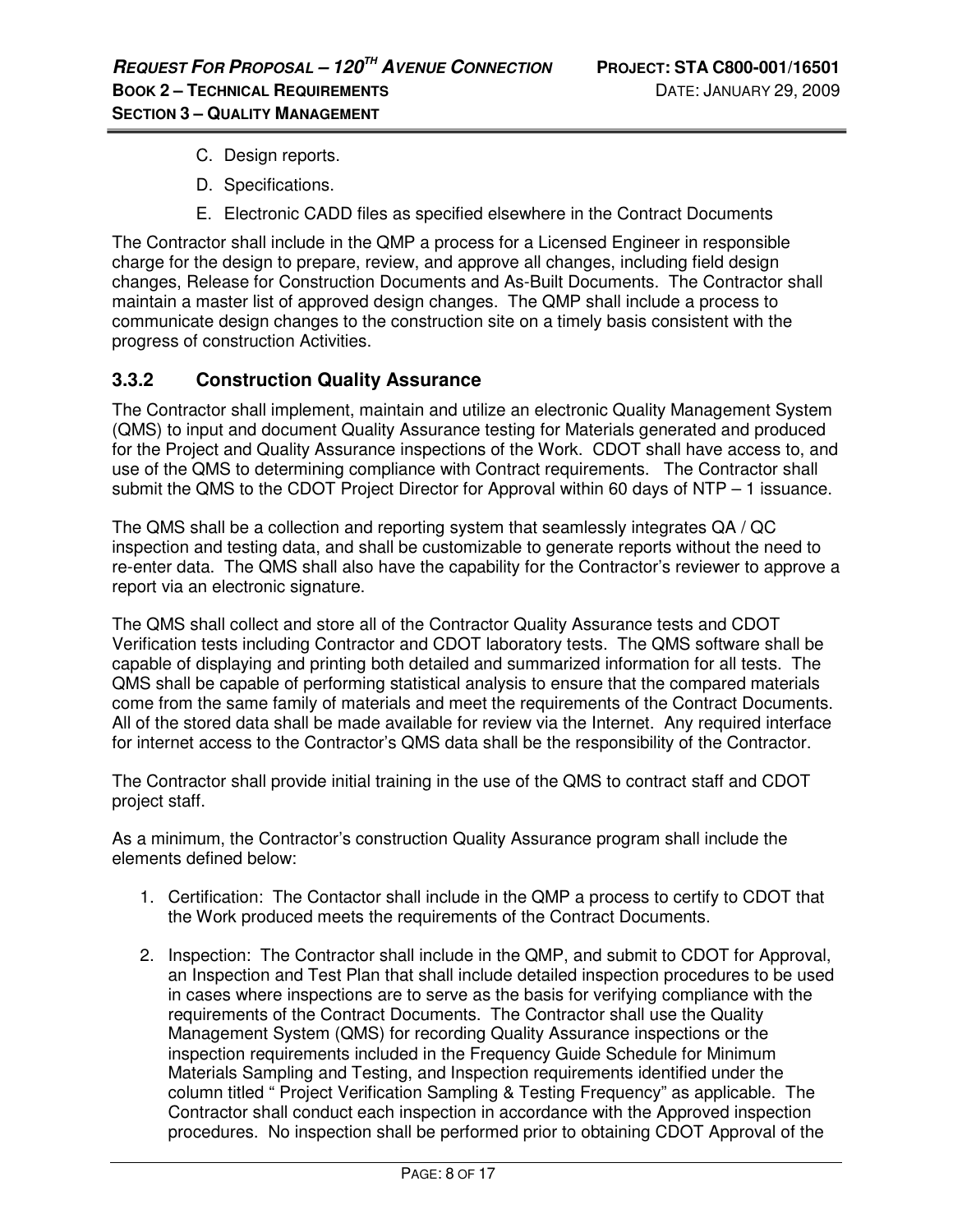inspection procedures. The Contractor shall document whether the inspections passed or failed based on the "pass/fail criteria" established in the procedure and the requirements of the Contract Documents; (e.g., concrete depth checks on deck pours, rebar clearance/size, locations, elevations, stationing etc.). The Contractor shall include failing inspection results, when applicable, in the inspection documentation.

- 3. Testing: The Contractor shall follow the CDOT Field Materials Manual and the Frequency Guide Schedule for Minimum Materials Sampling and Testing, and Inspection requirements identified under the column titled "Project Verification Sampling & Testing Frequency" for all Quality Assurance tests required. The Contractor shall document the results in the Quality Management System (QMS) and will show if the test passed or failed based on the "pass/fail criteria" established in the Contract Documents. The Contractor shall include failing tests results in the test documentation. Independent Laboratories shall submit signed and certified test reports to the Contractor not more than fourteen Working Days after completion of the tests for all tests which require an independent Laboratory. CDOT may witness any test conducted for Independent Assurance purposes. The Contractor shall develop and maintain a current Test log for all tests required by the Contract Documents. As a minimum, document results of tests in report format. Include the following:
	- A. Contract or Project Identification Number.
	- A. Identification of items tested.
	- B. Quantity.
	- C. Date and time test conducted.
	- D. Location of items tested.
	- E. Test procedure used.
	- F. Name of technician.
	- G. Acceptance criteria.
	- H. Results Acceptance or rejection.
	- I. Authorized signature.

### **3.3.3 Inspection, Product Control and Test Plan**

The QMP shall include an Inspection, Product Control and Test Plan describing all of the proposed inspections and tests procedures, including products provided by Suppliers during the manufacturing, receiving, and installation process, to ensure the requirements of the Contract Documents are met The Inspection, Product Control and Test Plan shall identify all inspections and tests required including, at a minimum, reference to the requirements of the Contract Documents, frequency of the inspections and tests, and the Contractor developed Quality Assurance processes. Where no inspections or test standard exists in any of the CDOT manuals, the Inspection, Product Control and Test Plan shall develop criteria in writing based upon the best-available industry standard information and technology.

The Inspection, Product Control and Test Plan shall include procedures for delivery, handling, and storage of furnished products ensuring that they are properly handled and stored to prevent damage, deterioration, or theft. It shall also document procedures for stored items and Materials consistent with the expected duration and type of storage,and procedures for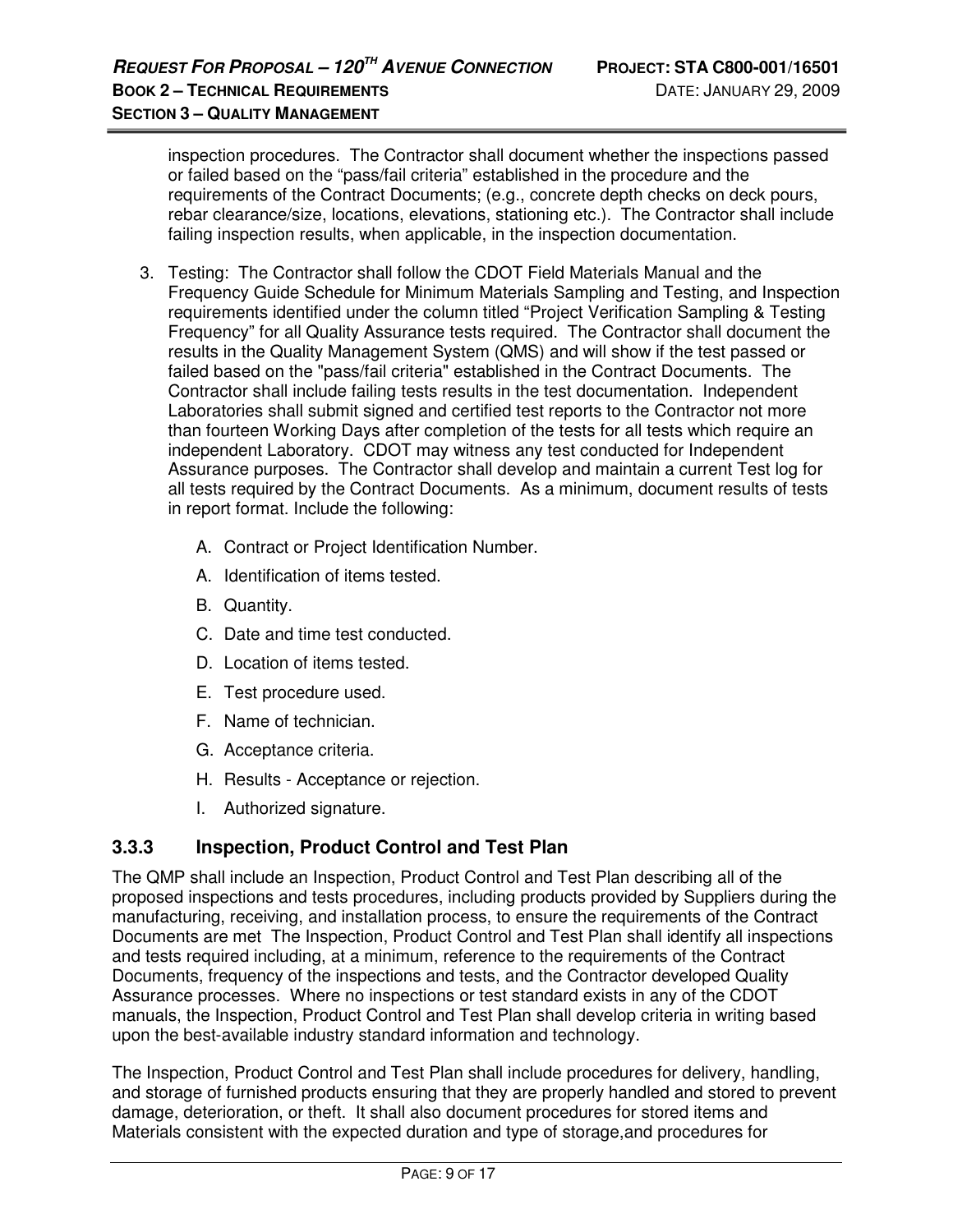monitoring special processes utilized in fabrication, assembly, and testing of specified products. Special processes are those requiring qualified/certified production, inspection, and test personnel to perform highly skilled Work such as welding, brazing, soldering, non-destructive testing, machining, coating, or plating.

The Inspection, Product Control and Test Plan shall describe all Quality Assurance inspection and test Activities to be carried out including Quality Assurance hold points. The Quality Assurance hold points will allow CDOT to inspect or test the Work prior to the Contractor moving to an Activity that precludes further inspection or testing by CDOT of the identified hold point Activity. CDOT and the Contractor shall agree upon the time the Contractor will hold Work progress to allow for CDOT inspection or testing for each Activity type and document in the QMP. The Contractor shall notify CDOT when it has met a hold point requirement in a manner Acceptable to CDOT. CDOT may designate Quality Assurance hold points in the manufacturing and installation process.

The Inspection, Product Control and Test Plan shall include a summary of Activity specific Material quantities to document that the minimum sampling, testing and inspection requirements have been met. This summary shall be performed and provided to CDOT monthly. (The Contractor may follow the CDOT Form 250 as a minimum basis for their Materials documentation record.)

The Inspection, Product Control and Test Plan shall include processes to control, calibrate and maintain test equipment to ensure it meets industry standards and other applicable requirements. Test equipment used by the Contractor shall be of a quality and capacity that ensures that measurements made are to levels of accuracy and precision that are required by the test procedure. The Inspection and Test Plan shall:

- 1. Identify the test required, the accuracy required, and select the appropriate test equipment.
- 2. Define procedures to calibrate all test equipment prior to initial use and at prescribed maintenance intervals against certified equipment and measurement standards of the National Institute of Standards and Technology or other similar recognized technical standards customarily accepted in the industry. Where no standard exists, the basis for calibration shall be developed in writing based upon the best-available information and technology.
- 3. Identify test equipment with a suitable indicator to show the calibration status of the test equipment.
- 4. Maintain current calibration records for test equipment.
- 5. Define procedures to ensure that environmental conditions are suitable for calibrating test equipment.
- 6. Define procedures to ensure that the handling and storage of test equipment is such that the accuracy and fitness for use is maintained.
- 7. Define procedures to safeguard test equipment, including test hardware and test software, from adjustments that would invalidate calibration settings.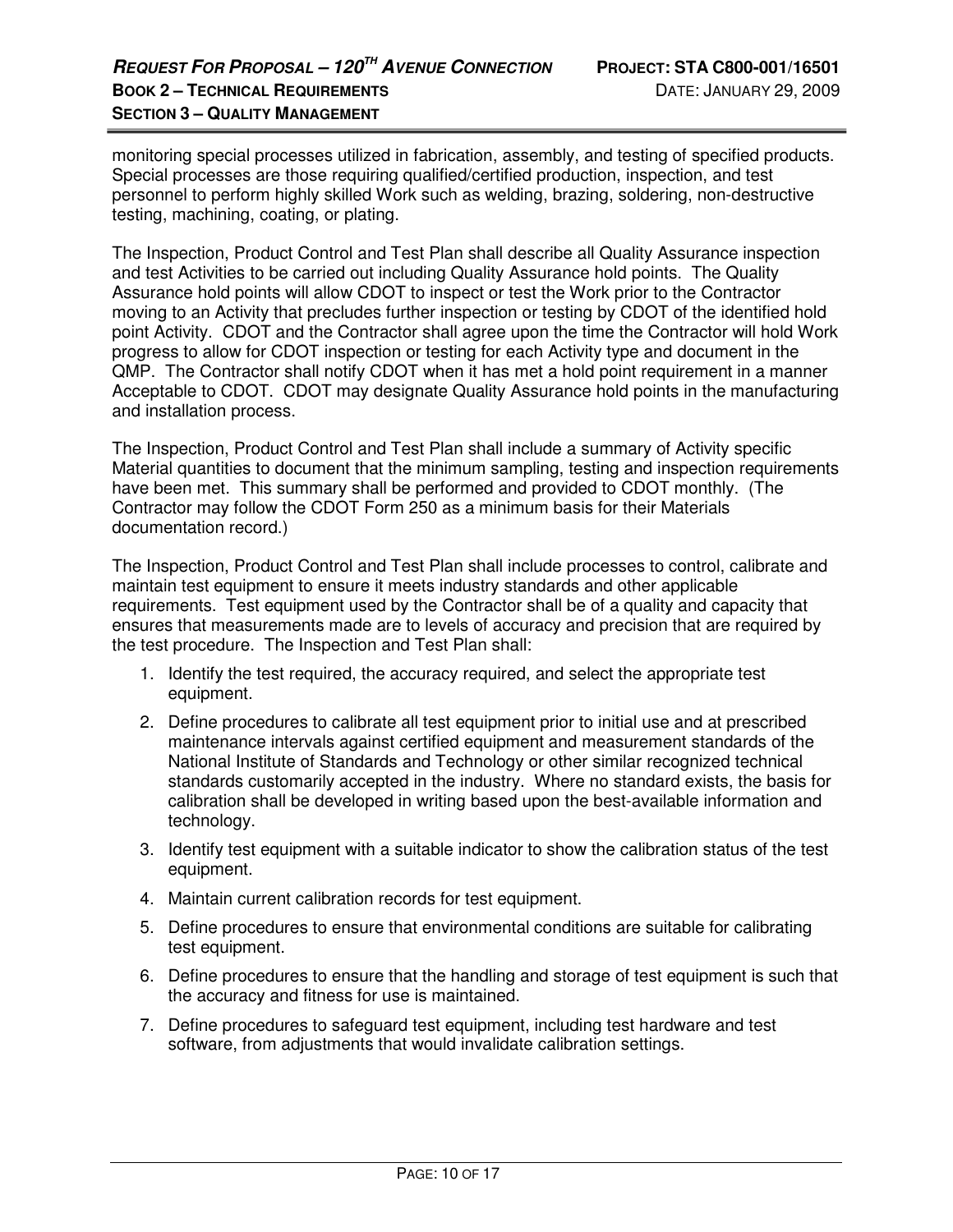### **3.3.4 Reporting, Record Keeping of Construction Quality Assurance Documentation**

The Contractor shall maintain construction workmanship and materials quality records of all inspections and tests performed per the Approved Quality Management Plan (QMP). These records shall include factual evidence that the required inspections or tests have been performed, including type and number of inspections or tests involved; results of inspections or tests; nature of Nonconforming Work and causes for rejection, etc.; proposed remedial action; and corrective actions taken. These records shall cover both conforming and Nonconforming Work, and shall include a statement that all supplies and materials incorporated in the Work are in full compliance with the Contract Documents.

The Contractor's Quality Manager shall ensure that quality records are properly prepared, completed, maintained, and delivered to the CDOT Project Director, as required by the Contract Documents, to provide evidence of quality Activities performed and quality results achieved.

The Contractor shall include in the QMS all QA test measurements and test results including failing results and inspection records. The Contractor shall submit test data and approved test results to CDOT using the QMS within twenty-four hours following the inspection or test. The responsible technician and the technician's supervisor shall sign the daily test reports.

The Contractor's Quality Manager shall also maintain a daily log of all inspections performed for both Contractor and Subcontractor operations. The daily inspection reports shall identify inspections conducted, dates of inspections, results of inspections, locations and nature of defects found, causes for rejection, and remedial or corrective actions taken or proposed. The responsible technician and the technician's supervisor shall sign the daily inspection reports. These daily inspection reports shall document the day's events, Activities, and discussions in a format consistent with the requirements contained within CDOT's Field Materials Manual.

To enhance coordination of CDOT's Independent Assurance Activities during construction, the Contractor shall provide CDOT with a weekly look-ahead of specific scheduled construction Activities designating location and planned quantities of materials to be placed. The Contractor will provide CDOT with the actual construction Activities conducted during the previous week designating location and quantities of materials that were placed.

## **3.4 Nonconforming Work**

The Contractor shall include in the QMP procedures to develop and maintain a system to identify, control, remedy and report Nonconforming Work. The QMP shall include procedures to identify Nonconforming Work and to withhold progress payment requests on the monthly Invoice until the Nonconforming Work is remedied. The Contractor shall remedy Nonconforming Work in accordance with the Approved QMP procedures. The responsibility for review and for the disposition of Nonconforming Work shall be established in the QMP. The Contractor shall identify Nonconforming Work by completing a Nonconformance Report (NCR). A NCR shall include:

- 1. Identification of Nonconforming Work including tagging Work products.
- 2. Evaluation of the Nonconforming Work.
- 3. Recommendation for "repair" or "use as is" dispositions.
- 4. Cause of Nonconforming Work.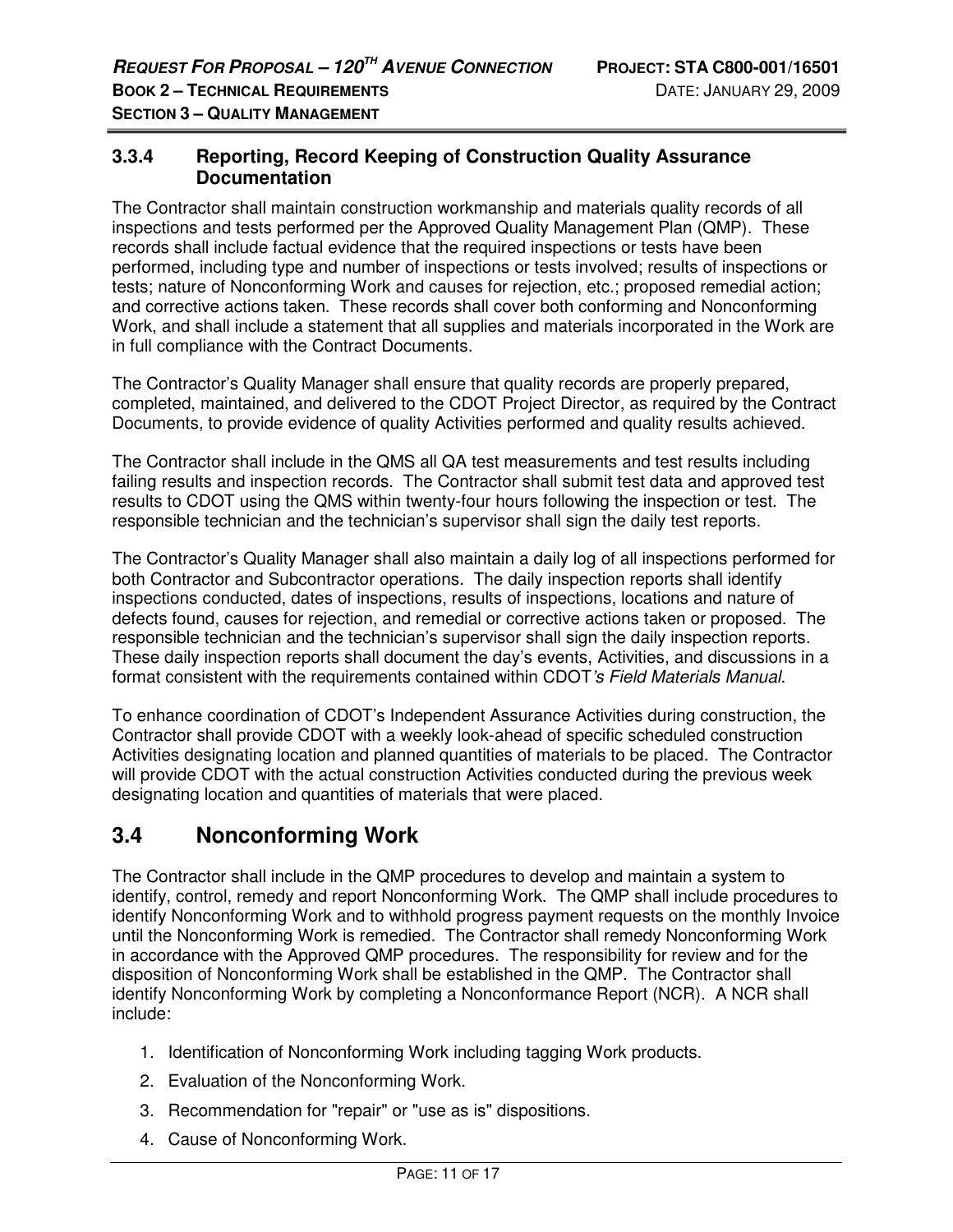- 5. Proposed corrective action to prevent recurrence.
- 6. Responsibility for accomplishing corrective action.
- 7. Schedule of work with a date of remedy completion.

The Contractor's Engineer shall approve the recommended remedy for the Nonconforming Work. CDOT shall Approve the Contractor recommendation to remedy the Nonconforming Work unless the remedy is to remove and replace the Nonconforming Work.

The Contractor shall develop and maintain a Nonconforming Work log to track and identify the status of Nonconforming Work. An updated log shall be submitted to CDOT weekly and shall be used by the Contractor to look for Nonconforming work trends to determine if corrective actions are needed.

All NCRs shall be recorded by the Contractor and provided to the CDOT Project Director.

The Contractor shall include in the QMP procedures for controlling the use of Nonconforming Work including the tagging of Nonconforming Work products. Nonconforming Work product tags shall only be removed by the originator of NCR or the originator's supervisor, and only when the Contractor demonstrates to CDOT that the Nonconforming Work product meets the requirements of the Contract Documents or is Approved for use by CDOT.

### **3.4.1 Corrective and Preventative Action**

The QMP shall describe corrective and preventative action procedures that the Contractor shall use to identify and improve processes that produce, or may produce, systemic Nonconforming Work identified by the Contractor or by CDOT. The Contractor's corrective and preventative action procedures shall include:

- 1. Methods to investigate the cause of systemic Nonconforming Work and to determine what corrective action is needed to prevent recurrence.
- 2. Methods to analyze all processes, Work operations, quality records, service reports, and CDOT audits to detect and eliminate the possibility of systemic Nonconforming Work from occurring.
- 3. Methods to prioritize corrective and preventive action efforts based upon the level of risk to the quality of the Work.
- 4. Controls to ensure that effective corrective and preventative actions are taken when the need is identified.
- 5. Methods to implement and record changes in procedures resulting from corrective and preventative actions.

### **3.4.2 Punch List Work**

The Contractor shall develop a Punch List and Punch List Log as required in the Contract. The Punch List and Punch List Log shall be completed by Quality Control and Quality Assurance personnel. CDOT and other affected agencies shall be invited by the Contractor to attend walks of the Work to include items on the Punch List. The Contractor Punch List and Punch List Log shall be provided to the CDOT Project Director.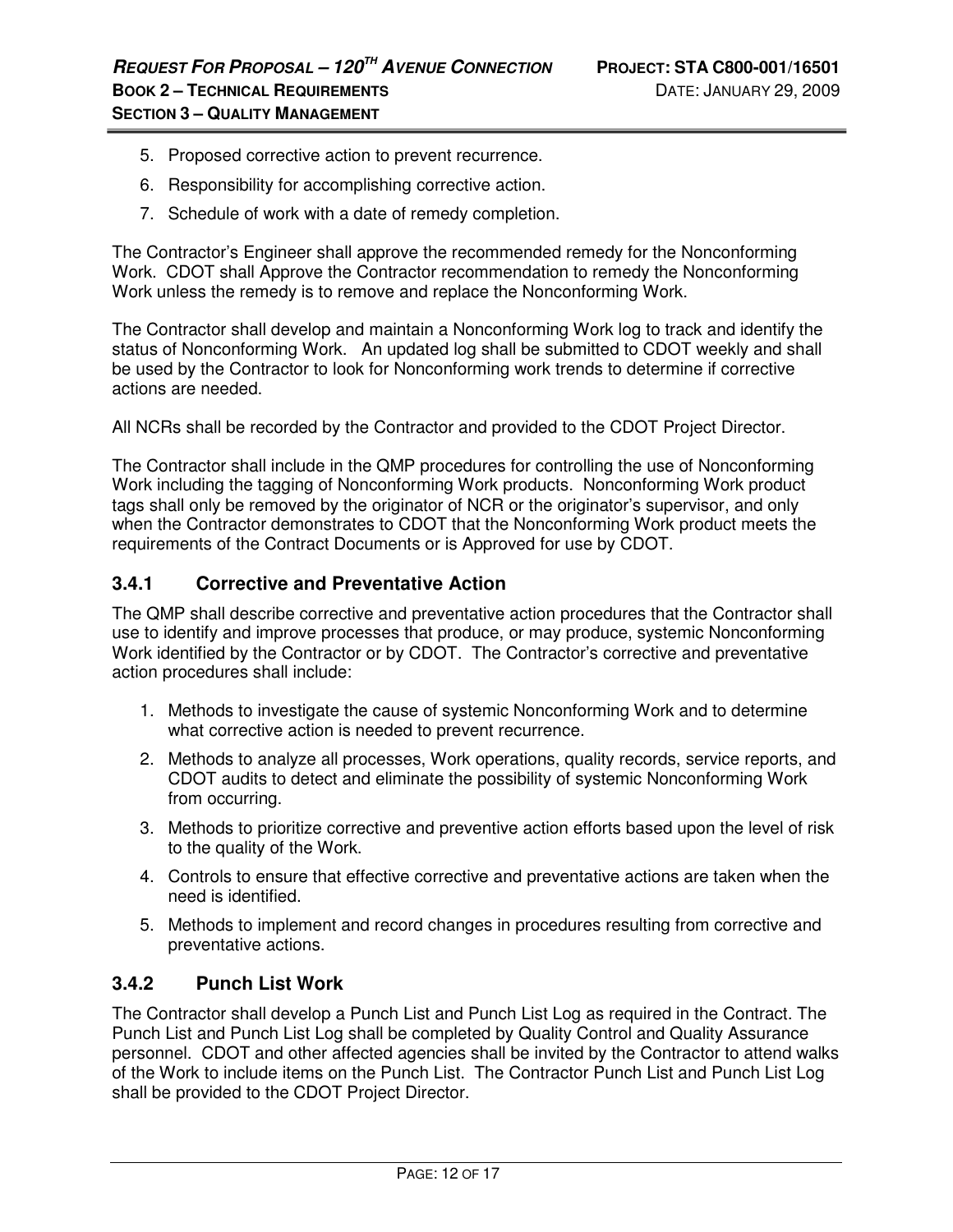## **3.5 CDOT Quality Acceptance Reviews**

CDOT's quality oversight will use a sampling approach to assess the Contractor's compliance with the requirements of the Contract Documents. The CDOT reviews of sampled Work for Contract compliance are defined as Acceptance reviews. The three types of CDOT Acceptance reviews are:

- 1. Design Acceptance reviews: Design Acceptance reviews will be performed on the products of design (drawings, specifications, and other design deliverables). Design Acceptance reviews are performed on an ongoing basis during the Project.
- 2. Construction Acceptance reviews: Construction Acceptance reviews will be performed on construction Activities. Construction Acceptance reviews will also include Verification sampling and testing of Materials.
- 3. Operational Acceptance reviews: Operational Acceptance reviews will be performed on the implementation of all Contactor Work Activities excluding design and construction. Operational Activities include the requirements of the Contract Documents such as public information, maintenance of traffic, environmental compliance, safety, Project management processes and meeting the requirements of the Approved QMP.

Acceptance reviews will entail the collection and documentation of objective evidence to determine whether the requirements of the Contract Documents have been met. The results of CDOT Acceptance reviews will be recorded by CDOT and will be documented on standardized Acceptance review report forms with copies provided to the Contractor. Conforming and Nonconforming Work reviews will be provided to the Contractor.

### **3.5.1 CDOT Verification Tests**

CDOT will perform periodic Verification tests to ensure that the Contractor's Materials meet the requirements of the Contract Documents. CDOT will enter Verification test results in the Contractor's QMS. CDOT will perform a statistical analysis to ensure that the Contractor's Quality Assurance test results correlate statistically with the CDOT Verification test results and meet the requirements of the Contract Documents. If CDOT determines that the compared test results do not correlate, CDOT will perform Independent Assurance tests to determine the cause of the differences.

Materials accepted on basis of a Certificate of Compliance (COC) may be sampled, inspected or tested by CDOT at any time.

### **3.5.2 CDOT Independent Assurance**

CDOT will perform Independent Assurance audits and tests to ensure that:

- 1. CDOT Verification personnel and Contractor Quality Assurance personnel are trained, certified and demonstrate that they understand the test procedures they are performing and;
- 2. The test equipment used by the CDOT Verification personnel and the Contractor Quality Assurance personnel is calibrated and;
- 3. Split sample test results correlate.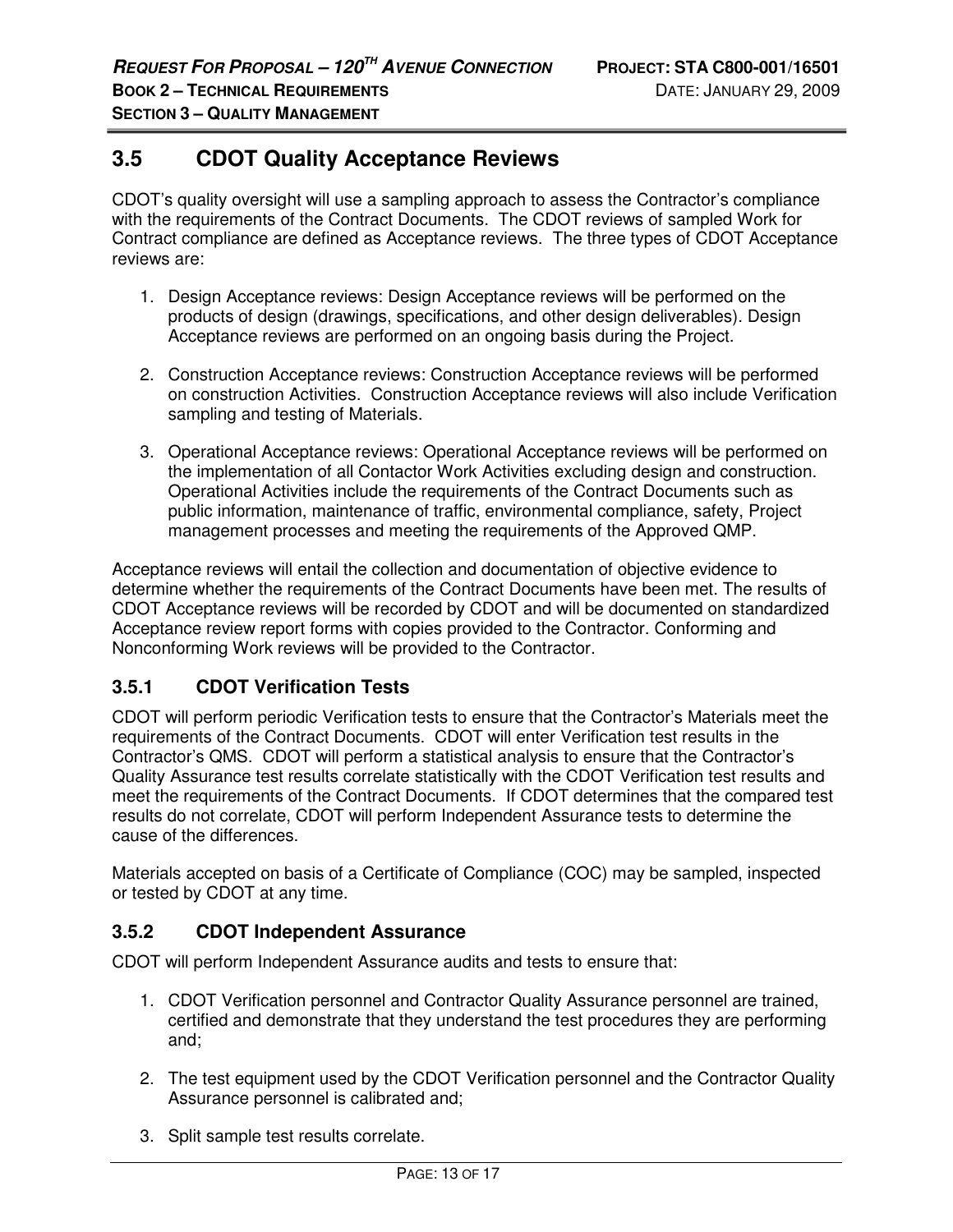Independent Assurance test results will also be used as referee tests to assess statistically significant differences, determined by CDOT in its sole discretion, between Contractor Quality Assurance tests and CDOT Verification test results.

### **3.5.3 Governmental Person Inspections**

Governmental Persons shall have the right to inspect the Work, provided that the Governmental Person has jurisdiction over the Work and as required by Applicable Law.

### **3.6 Deliverable Requirements**

### **3.6.1 Quality Management Plan**

The Contractor shall submit six hardcopies and two electronic copies of the QMP to CDOT for Approval within 60 Days from NTP 1. NTP 2 shall not be issued until the QMP has been Approved by CDOT.

### **3.6.2 Design Deliverables**

The Contractor shall submit to CDOT all Release for Construction Documents, Revisions to Release for Construction Documents and As-Built Documents.

The Contractor shall identify on its Contract Schedules when the design deliverables identified above will be submitted to CDOT.

The Contractor shall provide two 11 by 17 inch hard copies and one set of electronic files on CD-Rom of the design deliverables to CDOT. As-Built Documents shall show all changes. All changes shall be noted using CADD. Hand-drawn changes will not be Accepted.

The design deliverables shall be delivered to CDOT indexed and clearly marked to indicate the date of issue and stage of development (e.g., Released for Construction Submittal All design deliverables shall include a title block, consistent with the standard Project drawing format established as part of the QMP, with the following information:

- 1. Date of issuance and including all prior revision dates.
- 2. Contract title and number.
- 3. The names of the Contractor, Subconsultants, Subcontractors, Suppliers, and manufacturers as applicable.
- 4. Subject identification by Contractor drawing or Contract reference.

All design deliverables shall be sealed by the Engineer consistent with applicable Legal Requirements. All design deliverables shall include a sufficient blank space, in the lower right corner, just above the title block on the drawings, and in the lower right corner of the title page of specifications and calculations, in which the Contractor's Engineer may indicate the action taken, indicating their review and approval.

If a design deliverable requires review approval from a local agency or permitting authority, the Contractor shall gain such concurrence prior to submitting the design deliverable to CDOT.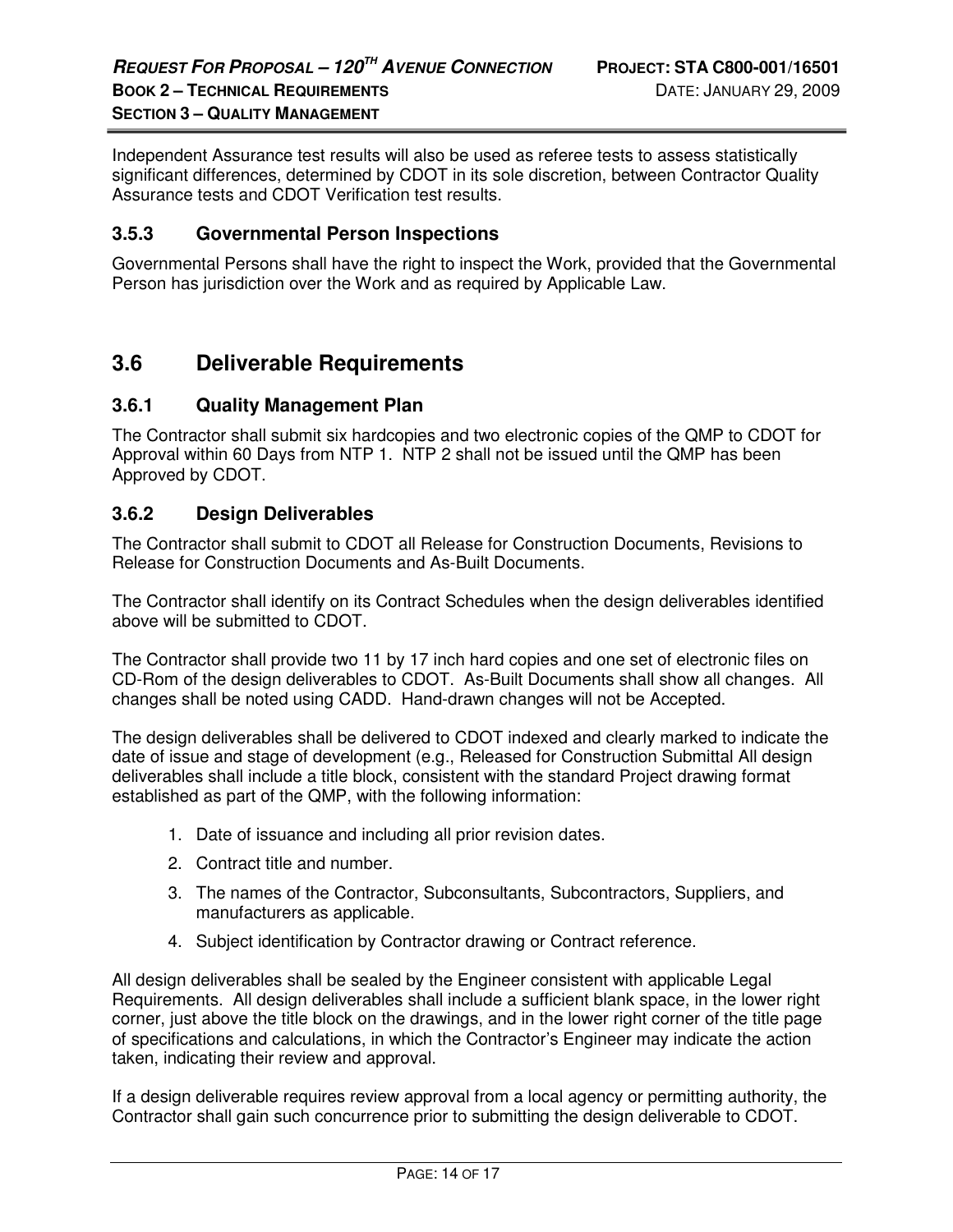When calculations accompany drawings in a submittal, the body of the calculations shall contain cross-references to the individual drawing to which the pages of the calculations pertain. Calculations required shall demonstrate conformance with the requirements of the Contract Documents.

The CADD drawings and associated documents shall be organized in a logical manner, have a uniform and consistent appearance, and clearly depict the intent of the design and construction, in addition:

- A. The software requirements for all submitted design deliverables will be InRoads/Microstation, in accordance with the current CDOT standards in effect at NTP1. Project Files shall be organized and submitted in accordance with CDOT's ProjectWise format.
- B. All design deliverables shall be in English units. The Project coordinate system shall comply with the CDOT Survey Manual.
- C. The Contractor shall prepare As-Built Documents for the Project that shall include, but not be limited to, the following:
	- (1) Title Sheet
	- (2) Index
	- (3) Standard Plan List
	- (4) Roadway Design Data
	- (5) General Notes
	- (6) Pavement Details
	- (7) Roadway Details
	- (8) Drainage Details
	- (9) Geotechnical Plans
	- (10) Environmental Mitigation, as necessary
	- (11) Permanent Signing Plans
	- (12) Aesthetic Elements
	- (13) Roadway Typical Sections
	- (14) Roadway Geometric Layout Plans
	- (15) Roadway Geometric Layout Tables
	- (16) Roadway Plan
	- (17) Roadway Profile
	- (18) Detour Construction and Phasing Plans
	- (19) Detour Construction and Phasing Profiles
	- (20) Intersection Plans
	- (21) Bike Path Plan and Profile
	- (22) Pavement Plans
	- (23) Drainage Plans
	- (24) Pavement Marking Plans
	- (25) Utility Plans
	- (26) ITS Plans
	- (27) Landscape/Seeding Plans
	- (28) Grading Plans
	- (29) Lighting Plans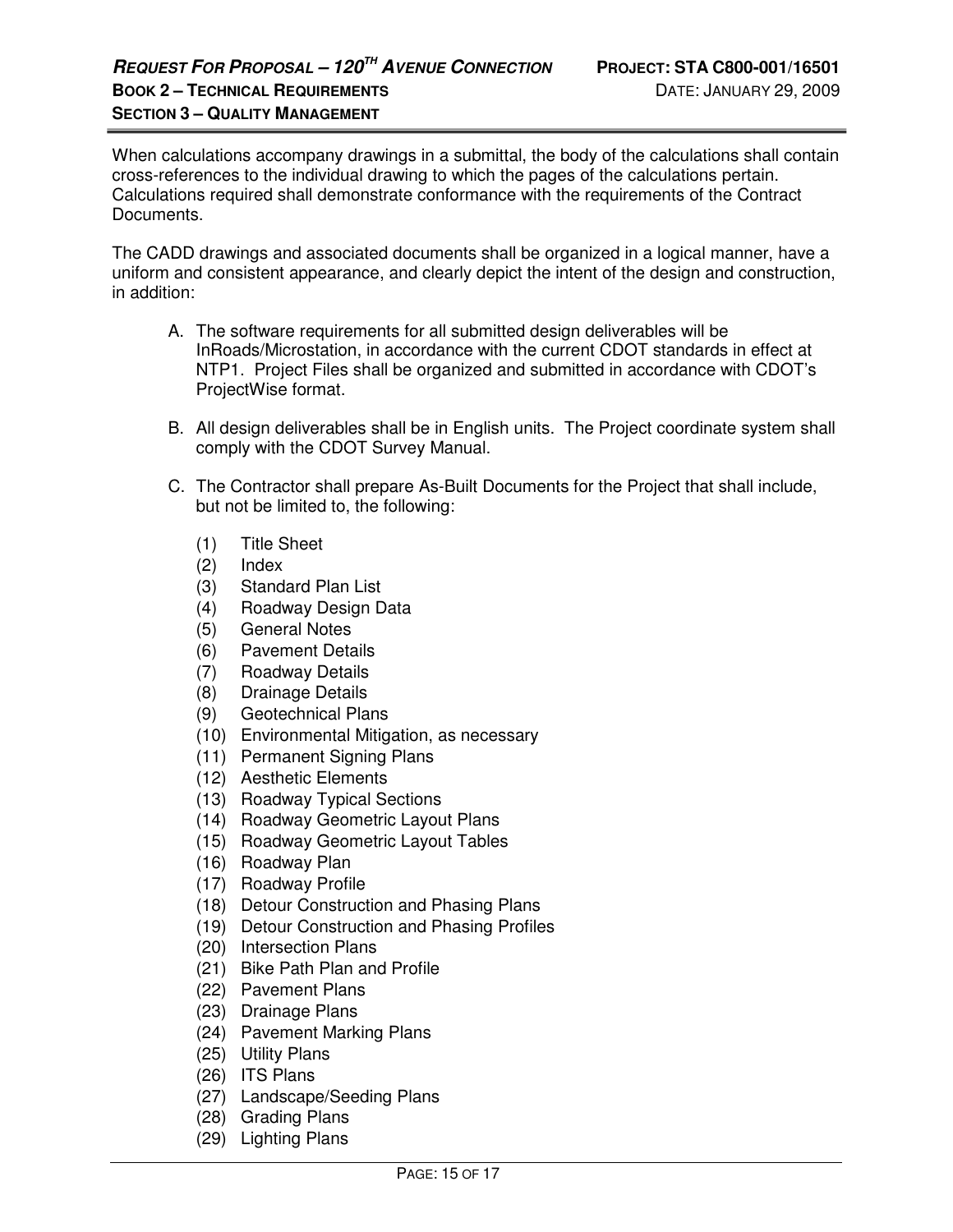- (30) Bridge Plans
- (31) Wall Plans
- (32) Roadway Cross Sections
- (33) Estimated Material Quantities
- (34) Other Details, as needed

The Contractor shall provide one 11 by 17 inch hard copy and one set of electronic files on CD-Rom, of Utility As-Built Documents, each to CDOT and to the respective Utility Owner for Utility Work constructed by the Contractor, within 90 Days after the Utility Owner has accepted the Utility Work. These electronic deliverables shall conform to those requirements set forth in the Contract for CADD requirements, except as modified by the specific requirements of the individual Utility Owners. The Utility As-Built Documents shall show locations of existing Utilities, structures, trees, streets, and existing highway right-of-way limits. Additionally, the Contractor shall obtain from each Utility Owner, performing its own construction, Utility as-built drawings for their Utility Work showing the foregoing information and with one 11 by 17 inch hard copy and one set of electronic files on CD-Rom to CDOT. The Contractor will be required to show this information on the As-Built Documents. All As-Built Documents electronic files shall be submitted in \*.dgn and \*.pdf or other Approved format.

CADD files shall be in accordance with the appropriate Standards in this Section. Highway related files shall conform to CDOT Standards. All CADD Files shall be documented in a tabular format describing the path, file name, and description.

The structure of the Reference Drawings, Contract Drawings, and CADD files are recommended as a guideline for file setup.

### **3.6.3 Document and Data Approval**

The Contractor shall ensure that all deliverables include a signed and dated certification by the originator of the deliverables, that the deliverable is complete, and meets the requirements of the Contract Documents.

### **3.6.4 Document and Data Changes**

The Contractor shall ensure that any changes to deliverables provided to CDOT as revised are in a format that can enable changes to be readily apparent and trackable (e.g., documents use the redline/strikeout method).

### **3.6.5 Product Data**

The Contractor shall submit to CDOT for Acceptance two hardcopies of all manufacturers' warranties, guarantees, instruction sheets, parts lists, and other product data within twenty Days of installation of the items to which they relate, and in any event prior to Final Acceptance. The Contractor shall ensure that the product data cited in this section is organized and indexed in a manner that allows easy retrieval of information. The Contractor shall maintain proper records of product data.